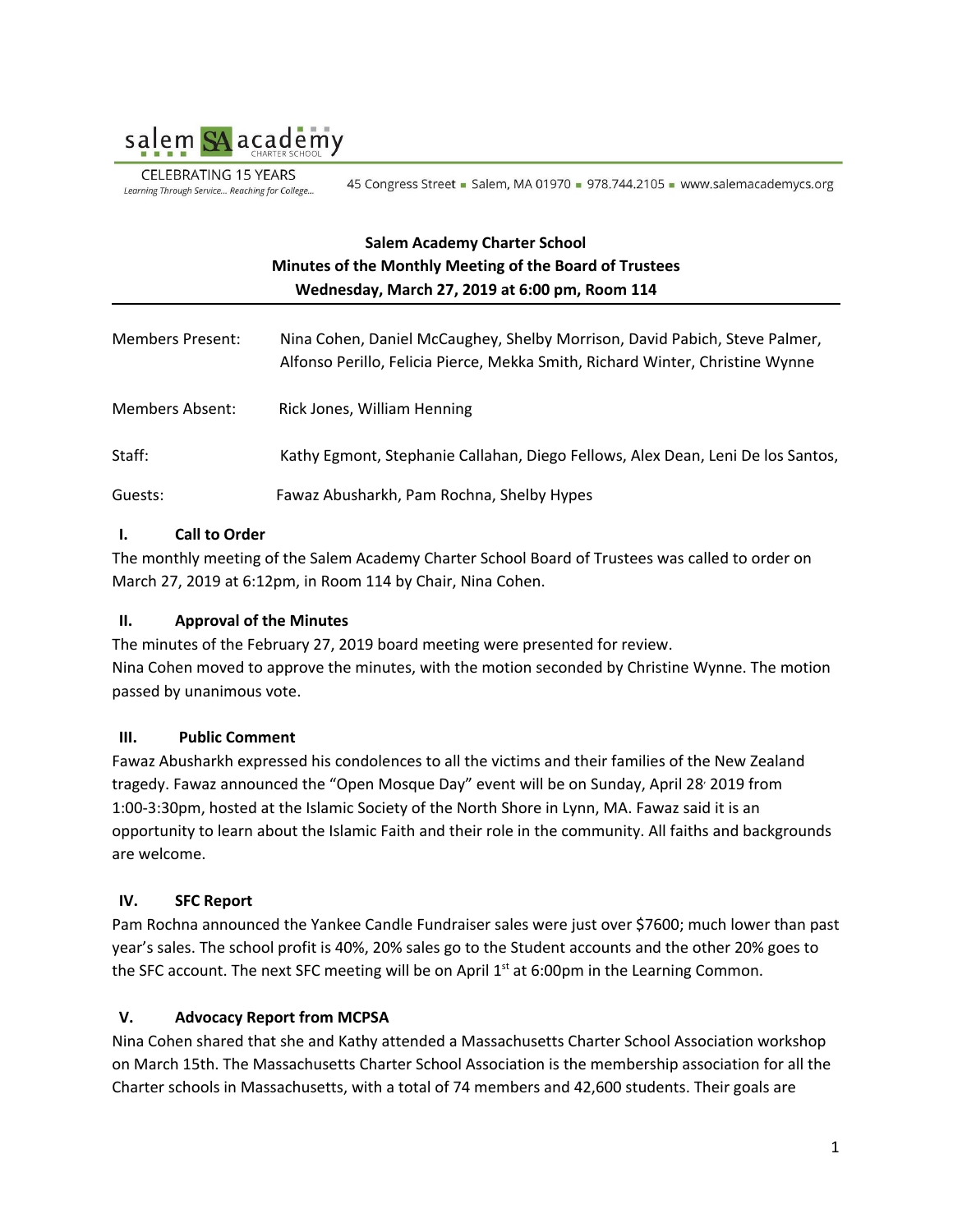mostly advocacy and technical assistance; they want to ensure the charter schools in Massachusetts are going to keep presenting high quality, fully funded, autonomous education institutions. They are hoping to expand to areas of unmet needs, to be innovative, to be accountable and to disseminate to districts. This meeting was about capacity building and networking to strengthen the advocacy message and the public awareness message.

Nina stated at SACS we have good relationships with the legislators and community members in Salem but need to build relations with legislators from surrounding communities.

Kathy Egmont added the Massachusetts Charter School Association meets twice a year for a delegate assembly to vote on Board members and review annual goals. Right now, the association is focused on advocacy, and at the workshop they were teaching members how to advocate for a facilities reimbursement increase.

#### **ECCF Institute for Trustees Report**

Felicia Pierce shared she was able to attend the Institute for Board of Trustees from ECCF, and said it is a great resource for new and previous board members. The institute goal is to teach members the importance of their role as representatives of the organization. They highlight the importance of goal setting, and the ways to support and help the organization's growth through development, effective board practices and leadership.

#### **VI. Finance Committee Report**

Alfonso Perillo reported that overall things are going well, the school Net Income is \$231,543. The expenses are lower compared to what was budgeted. The foundation cash balance is \$331,404 available on a quarterly basis.

Alfonso shared the Budget Proposal for the 2019-2020 school year, highlighting the last three columns with three different scenarios for next year; a worst case scenario, in between and best case scenario budget proposal. Kathy Egmont presented a list of the possible new positions being suggested and the new positions from this year that will be included on the next year's budget. Kathy stated the budget overall shows a 4% increase in salaries, plus additional positions for an 8% overall increase in salaries.

Steve Palmer moved to authorize the Salaries and Wages totals as presented in line 5000 on the F Y 20 Budget Proposal V9. With the motion seconded by Felicia Pierce. The motion passed by unanimous vote. Kathy also announced she will be doing a Salem Academy Finance 101 meeting for faculty and staff, where she will explain next year's budget and the revenue streams for SACS.

#### **Development Committee Report**

Christine Wynne shared the 15<sup>th</sup> Anniversary Celebration raised a total of \$25,758 of which \$11,000 will go towards the Annual Fund. Christine reported the Development committee is meeting this week to debrief on the strategies that worked well, and those things that could have been done differently. Christine said that overall, she is very proud of how well the event went, and all the support received from the community, the Board, and the school planning committee.

Diego Fellows shared the student volunteers working at the event did a great job, and helped raised \$2000 through the Giving wall.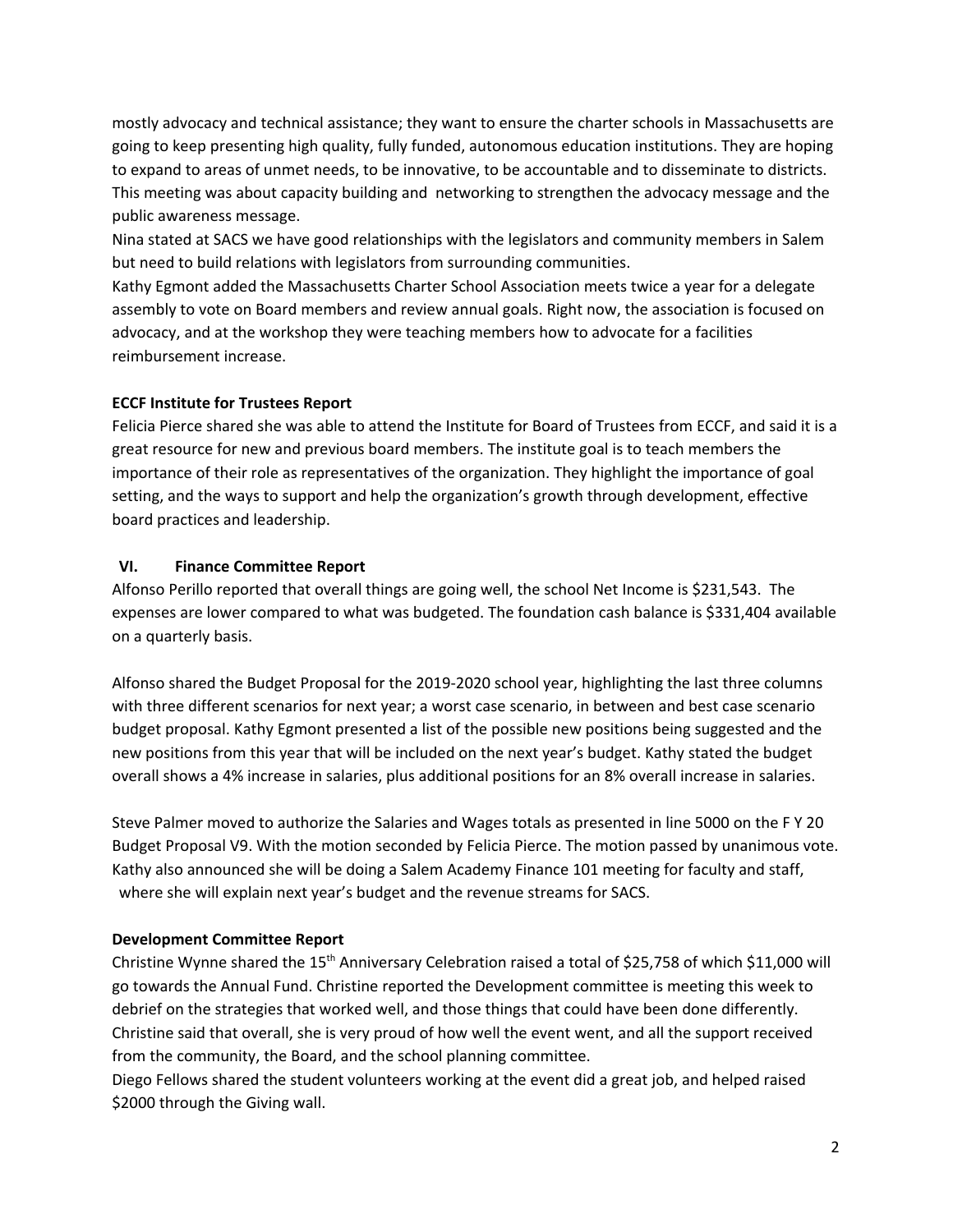Christine added she would like to educate herself more in terms of fundraising and endowments within the charter context.

### **Facilities Committee Report**

David Pabich reported there are major facilities needs that the school is looking to address:

- ❖ Breakout spaces in the Learning Common for 1:1 work, counseling and testing.
- ❖ Office space for the leadership team, to accommodate two principals.
- ❖ Meeting space for group work for students and for teachers and administration.
- ❖ Bathroom access for the Nurse's office.

David shared the facilities committee received a proposal from Seger Architecture and Engineering to create a design. The facilities committee has approved the proposal and now needs the Board's approval to move forward, contracting Seger Architecture to proceed with the design, engineering and bidding process to have a clear idea of the costs. The cost of the engineering and design contract is \$25,500.

Steve Palmer moved to authorize the expenditure of \$25,500 to contract Seger Architecture to proceed with design and engineering process. With the motion seconded by David Pabich a vote was taken and passed by unanimous vote.

#### **VII. Head of School Report**

Stephanie Callahan reported the Seniors are in the process of presenting their complete Service Learning projects and most of them are also in the college decision process. Every year on May 1<sup>st</sup> SACS celebrates "decision day" when students make the final decision about where they will go next year. Stephanie added the 10<sup>th</sup> grade students had the computer based ELA MCAS this week, which went really well.

In regards to staffing, Stephanie reported the school is hiring two new principals. Matt Chuchul is the middle school principal internal finalist candidate. As such he participated today in a full day interview process with the administration team, Education committee, faculty, operations team and parents.

Stephanie shared the Search committee is in the process of determining who the semi finalist will be for the Upper School Principal position and added out of the total slate of candidates for the Upper School principal, 80% were people that identified themselves as people of color.

Stephanie also added there are still vacancies for next year: LS ELD Teacher, ELA 8, Art 6-12 and US History Teacher and the HS Biology teacher hiring is pending.

As part of the school events Stephanie, highlighted SACS is very excited to announce the first musical this year, The Wizard of Oz. The performances will be 5/31-6/2. Quarter three Arts Capstone night on April 10<sup>th</sup> at 5:00pm and the Service Learning Dominican Republic trip will be on April  $10^{\text{th}}$  –April  $17^{\text{th}}$ .